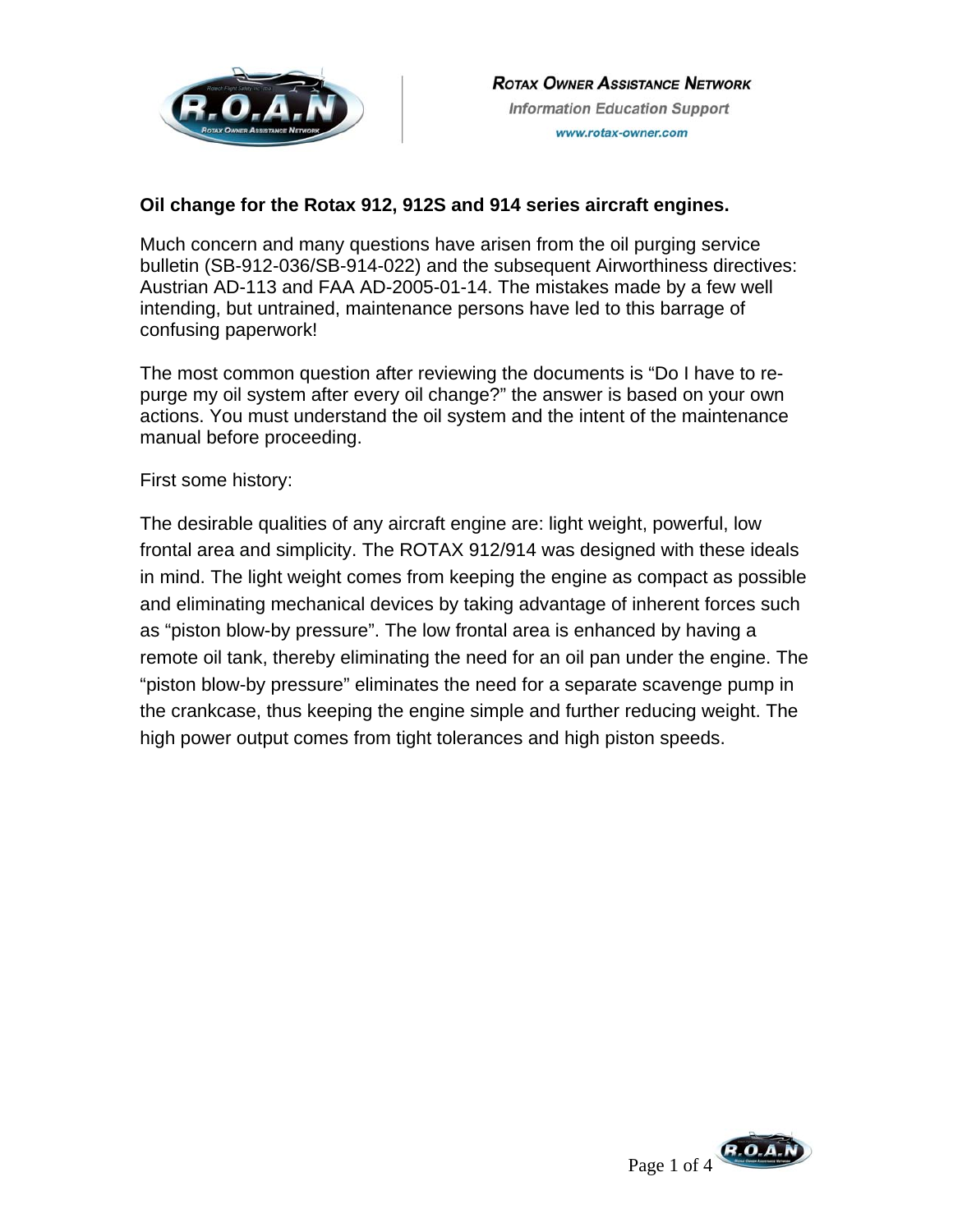## **How the Oil System works: (see related diagram)**

The ROTAX 912/914 is equipped with a dry sump forced flow lubrication system. The oil flow starts at the bottom of the pick-up tube in the oil tank  $\bullet$  and is sucked through the oil cooler $\bullet$  via oil lines to the suction side of a trochoid type pump. This completes the suction side of the oil system.

The pressure side of the oil system starts next: The oil pressure from 1.5 to 5 bar (22 to 72 p.s.i.) is controlled by the pressure relief valve $\bullet$ . The surplus oil from the pressure relief valve returns back to the pump rotor via a bypass duct. The pump forces oil through a filter cartridge $\boldsymbol{\Phi}$  the oil passes through the matting to the inside of the filter. If the filter cartridge is completely clogged up, the pressure relief valve opens and oil will flow unfiltered into the engine. Prevent this situation by all means, using oil and filter as specified and punctual change of oil filter.

From the oil pump the oil is pressure is fed through the oil galleries of the engine. The oil

pressure sensor is located at the tail end of the system. (If you have pressure at the sender you have pressure throughout the engine)

For engines equipped with a hydraulic governor (Version -3), the hydraulic governor is supplied with oil via an external oil line. From the governor flange, oil flows to the pump in the governor, which raises the pressure to approximately 23 bar (333 psi). As the pilot changes the lever position of the governor, more or less oil passes through an oil inlet flange and hollow propeller shaft to the variable pitch propeller, thus changing pitch accordingly.

After oil is forced through the engine oil galleries the surplus oil returns back to the crankcase via ducts and by escaping from



every point of lubrication. The oil accumulates on the bottom of the crankcase and is forced back to the oil tank by the piston blow-by gases via hose fitting  $\Theta$  and oil return hose (blue).

The oil return fitting  $\Theta$  on the tank is angled to cause a swirling action that, in combination with the baffle and screen, separate air from the oil. Thus establishing an oil supply nearly free of air in the suction line.

The oil tank breather  $\odot$  connection is located on the neck of the tank and is routed to a suitable container or into the atmosphere (green).

For oil change, the oil is drained at drain screw $\Theta$  on the bottom of the oil tank.

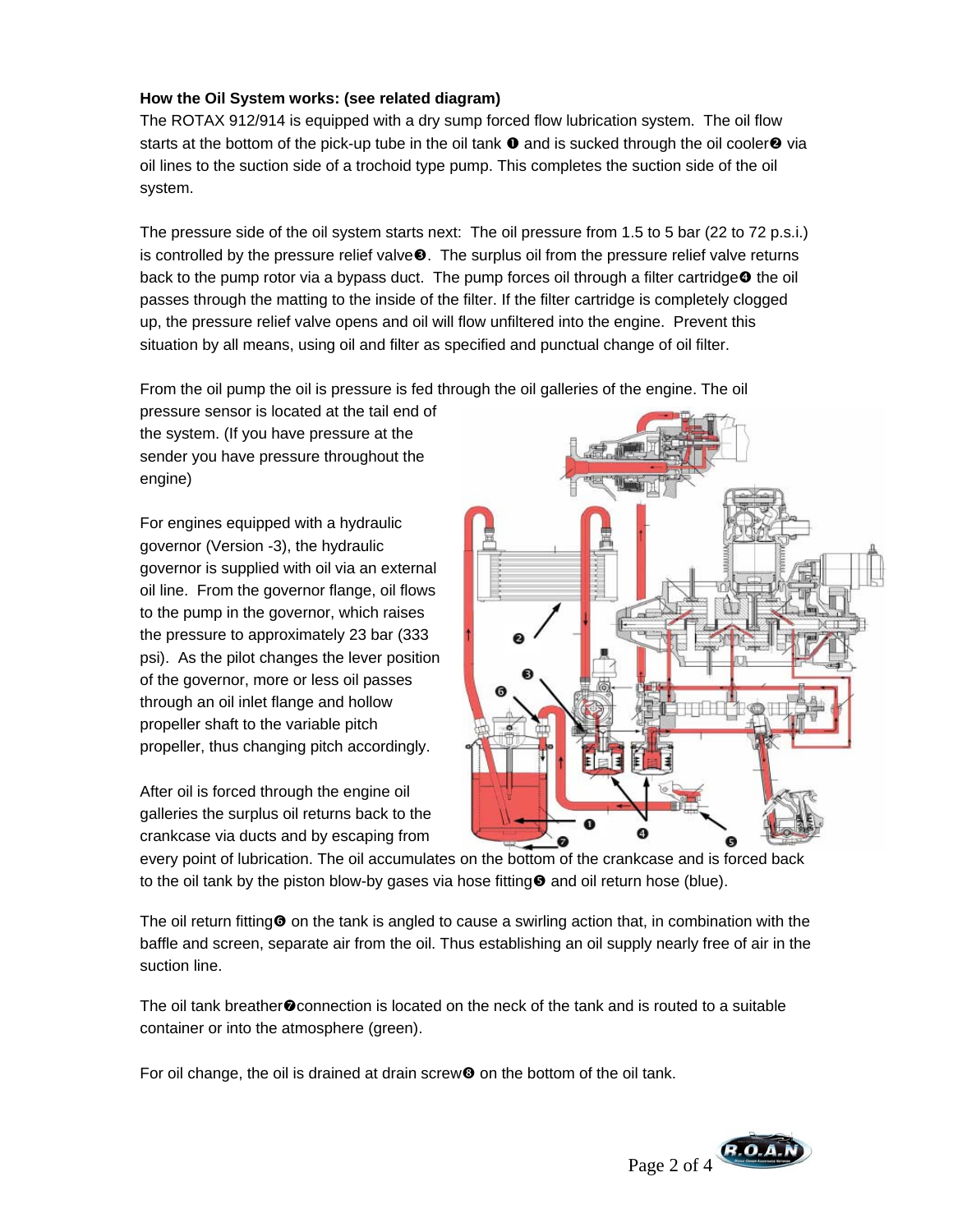## **Review:**

Now we know how the system works lets divide and conquer: There are three stages to the system:

- 1. A suction stage to the pump (the oil is sucked from the oil tank, through the cooler to the pump)
- 2. A pressure stage through the engine (the pump forces oil through the oil galleries)
- 3. A return stage to the tank (oil drains to the bottom of the engine and is forced back to the tank by the piston blow-by gases)

#### **Now that we understand the oil system we can consider some practical scenarios:**

- 1. If we had worked on the suction stage, such as removing and replacing the oil cooler, what must be done? Answer: We would need to purge the air from the oil system. See SI-912-018
- 2. When the oil level is checked it sometimes is lower than expected. Why? Answer: If we want to check the oil level we must return any residual oil in the crankcase back to the tank. This is done by removing the filler cap from the oil tank and then "hand turning" the prop in the correct direction of rotation until a gurgle sound is heard coming from the tank. This sound indicates that air, not oil, is now being forced out of the crankcase and the bulk of the oil is in the tank.
- 3. Finally, the big question: We want to perform a simple oil change without undue labor and down time costs. Answer: No problem. The current Line Maintenance Manual (remember, it is the owners responsibility to ensure the most current publications are being used) spells out a simple oil change in section 5.2. But, the challenge is to read the manual as it is intended. As a result, SI-912-010 has been issued to clarify and expand on the oil change procedure but it also can be difficult to read.

Lets follow the intent of the manual in plain English to see how simple the oil change really is:

#### **Step one:** warm up the engine

**Step two:** return the residual oil to the tank as in item #2 above. Check the level and record level on your inspection sheet. (For oil consumption trend monitoring.)

**Step three:** Remove plug from tank and drain oil. Reinstall and safety-wire the drain plug. **Step four:** refill tank

**Step five:** remove and replace oil filter.

#### STOP:

Although it is easy to read into the manual that you should carry on into the next section in the manual (5.2.1-Oil tank cleaning)) that step is separate and optional in the case of heavy contamination. If you do clean the tank you will have to purge the oil system (SI-912-018) Why you ask? Because technically you are then opening and draining the suction stage of the oil system. (It would be simple to plug the pick up tube $\bullet$  when removing the tank lid to avoid opening and draining the oil system. This is a consideration that has potential but has the serious drawback of forgetting to remove the plug from the pick-up tube)

#### Lets carry on:

SI-912-010 expands on the procedure with several important warnings and cautions. This SI should be reviewed clearly understood before starting the oil change procedure. The only additional steps added by SI-912-010 are:

**Step six:** Turn the engine by hand about 20 times after finishing step five, and **Step seven:** Run the engine and check for leaks. (You do that anyways, right?) You're done!